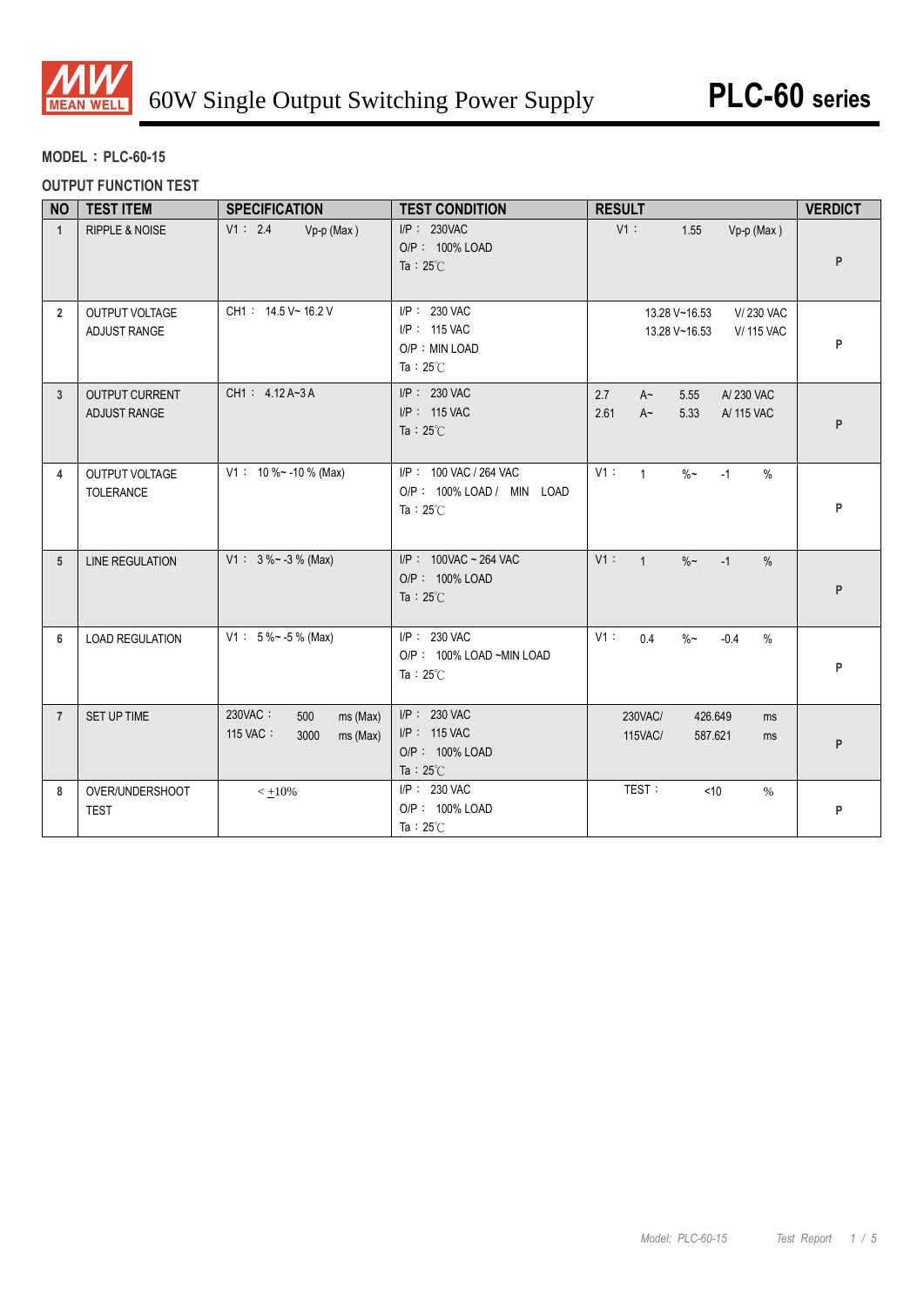

### **INPUT FUNCTION TEST**

| <b>NO</b>      | <b>TEST ITEM</b>             | <b>SPECIFICATION</b>                              | <b>TEST CONDITION</b>                                                                                                                                                                                    | <b>RESULT</b>                                                | <b>VERDICT</b> |
|----------------|------------------------------|---------------------------------------------------|----------------------------------------------------------------------------------------------------------------------------------------------------------------------------------------------------------|--------------------------------------------------------------|----------------|
| $\mathbf{1}$   | <b>INPUT VOLTAGE RANGE</b>   | 90VAC~264 VAC                                     | $I/P$ : TESTING<br>O/P: 100% LOAD<br>Ta: $25^{\circ}$ C<br>$I/P$ :<br>LOW-LINE-3V=87V<br>HIGH-LINE+15%=300 V<br>O/P: 100% LOAD /MIN LOAD<br>ON: 30 Sec. OFF: 30 Sec 10MIN<br>(AC POWER ON/OFF NO DAMAGE) | 76V~264V<br>TEST: OK                                         | P              |
| $\overline{2}$ | <b>INPUT FREQUENCY RANGE</b> | 47HZ ~63 HZ<br>NO DAMAGE OSC                      | $I/P$ : 90 VAC ~ 264 VAC<br>O/P: 100% LOAD ~MIN LOAD<br>Ta: $25^{\circ}$ C                                                                                                                               | TEST: OK                                                     | P              |
| 3              | POWER FACTOR                 | 0.90 / 230 VAC(TYP)<br>0.92 / 115 VAC(TYP)        | $I/P$ : 230 VAC<br>I/P: 115 VAC<br>O/P: 100% LOAD<br>Ta: $25^{\circ}$ C                                                                                                                                  | $PF =$<br>0.915<br>/ 230 VAC<br>$PF =$<br>0.994<br>/ 115 VAC | P              |
| 4              | <b>EFFICIENCY</b>            | 84.5% (TYP)                                       | $I/P$ : 230 VAC<br>O/P: 100% LOAD<br>Ta: $25^{\circ}$ C                                                                                                                                                  | 85.6%                                                        | P              |
| 5              | <b>INPUT CURRENT</b>         | 230V/<br>0.4<br>A(TYP)<br>115V/<br>A (TYP)<br>0.8 | $I/P$ : 230 VAC<br>I/P: 115 VAC<br>O/P: 100% LOAD<br>Ta: $25^{\circ}$ C                                                                                                                                  | A/230 VAC<br>0.34<br>$=$<br>0.62<br>A/ 115 VAC<br>$=$        | P              |
| 6              | <b>INRUSH CURRENT</b>        | 230V/<br>35<br>A (TYP)<br><b>COLD START</b>       | $I/P$ : 230 VAC<br>O/P: 100% LOAD<br>Ta: $25^\circ$ C                                                                                                                                                    | $\vert$ =<br>30<br>A/230 VAC                                 | P              |
| $\overline{7}$ | <b>LEAKAGE CURRENT</b>       | 0.75<br>mA / 240 VAC<br>$\prec$                   | $I/P$ : 264 VAC<br>O/P: Min LOAD<br>Ta : $25^{\circ}$ C                                                                                                                                                  | $L-FG$ :<br>0.34<br>mA<br>$N-FG$ :<br>0.34<br>mA             | P              |

### **PROTECTION FUNCTION TEST**

| <b>NO</b>      | <b>TEST ITEM</b>            | <b>SPECIFICATION</b>                                      | <b>TEST CONDITION</b>                                                     | <b>RESULT</b>                                                                                    | <b>VERDICT</b> |
|----------------|-----------------------------|-----------------------------------------------------------|---------------------------------------------------------------------------|--------------------------------------------------------------------------------------------------|----------------|
| $\mathbf{1}$   | OVER LOAD PROTECTION        | 110 % (MAX)                                               | $I/P$ : 230 VAC<br>$I/P$ : 115 VAC<br>O/P: TESTING<br>Ta : $25^{\circ}$ C | 106%/230 VAC<br>106%/115 VAC<br><b>Constant Current Limiting</b>                                 | P              |
| $\overline{2}$ | OVER VOLTAGE PROTECTION     | CH1: 17.5 V~21V                                           | $I/P$ : 230 VAC<br>$I/P$ : 115 VAC<br>O/P: MIN LOAD<br>Ta: $25^{\circ}$ C | 20V/230 VAC<br>20V/115 VAC<br>Shunt down Re- power ON                                            | P              |
| 3              | OVER TEMPERATURE PROTECTION | SPEC :<br>TSW1: $95 \pm 10^{\circ}$ C O.T.P.<br>NO DAMAGE | $I/P$ : 230 VAC<br>O/P: 100% LOAD                                         | O.T.P. Active<br>Shut down o/p voltage, recovers<br>automatically after temperature<br>goes down | P              |
| 4              | SHORT PROTECTION            | SHORT EVERY OUTPUT<br>1 HOUR NO DAMAGE                    | $I/P$ : 264 VAC<br>O/P: 100% LOAD<br>Ta : $25^{\circ}$ C                  | NO DAMAGE<br>Hiccup Mode                                                                         | P              |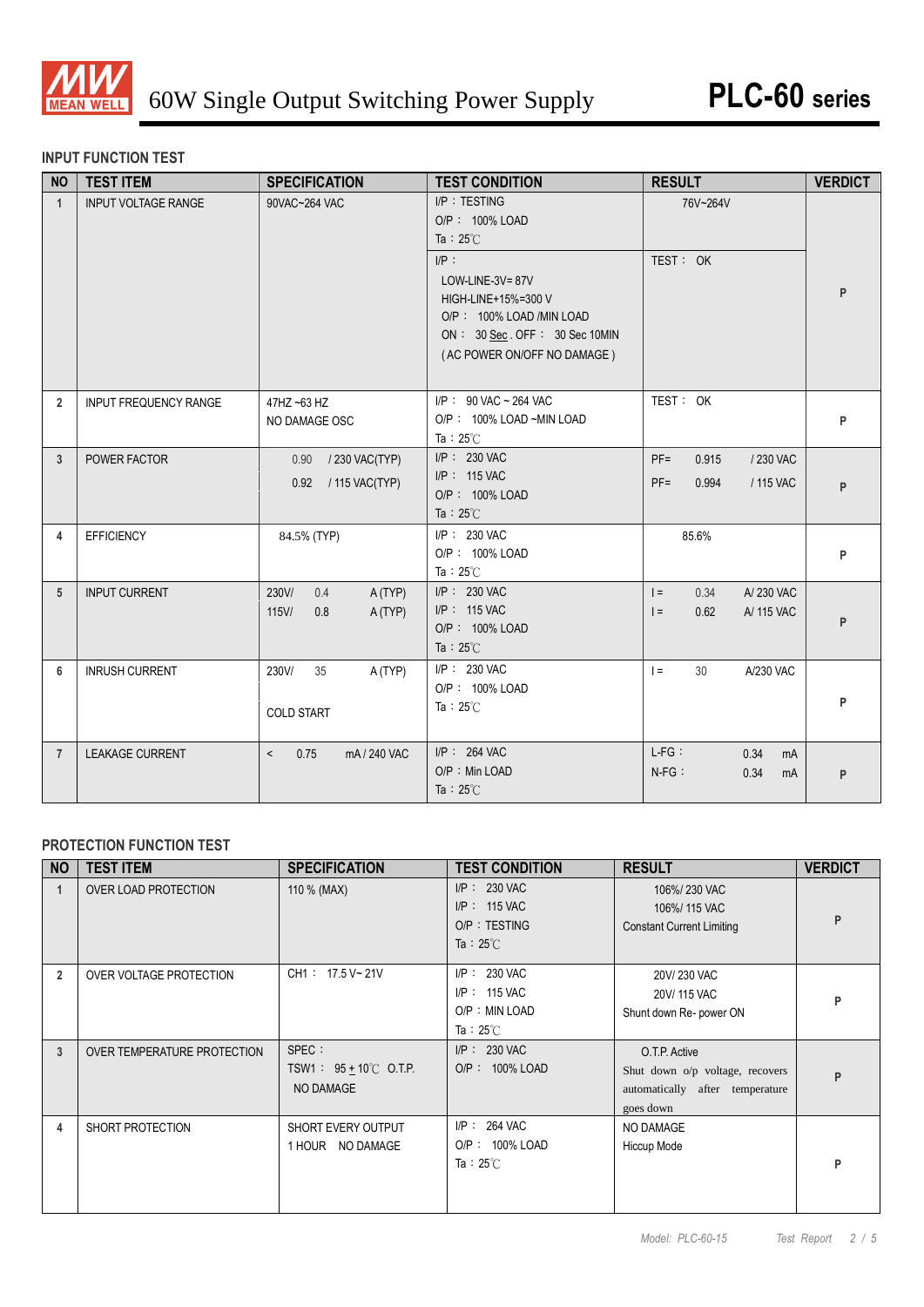

# **ENVIRONMENT TEST**

| <b>NO</b>      | <b>TEST ITEM</b>        | <b>SPECIFICATION</b>    |                                            | <b>TEST CONDITION</b>                | <b>RESULT</b>         |                                | <b>VERDICT</b> |
|----------------|-------------------------|-------------------------|--------------------------------------------|--------------------------------------|-----------------------|--------------------------------|----------------|
| $\mathbf{1}$   | TEMPERATURE RISE TEST   | MODEL: PLC-60-12        |                                            |                                      |                       |                                |                |
|                |                         |                         | 1. ROOM AMBIENT BURN-IN: 1 HRS             |                                      |                       |                                |                |
|                |                         |                         |                                            | I/P: 230VAC O/P: 95% LOAD Ta=30.6 °C |                       |                                |                |
|                |                         |                         | 2. HIGH AMBIENT BURN-IN: 2 HRS             |                                      |                       |                                |                |
|                |                         |                         |                                            | I/P: 230VAC O/P: 95% LOAD Ta=39.6 °C |                       |                                |                |
|                |                         |                         |                                            |                                      | ROOM AMBIENT          | <b>HIGH AMBIENT</b>            |                |
|                |                         | <b>NO</b>               | Position                                   | P/N                                  | Ta= 30.6 $^{\circ}$ C | Ta=39.6 $^{\circ}$ C           |                |
|                |                         | $\mathbf{1}$            | BD <sub>1</sub>                            | US4KB80 4A/800V SHI                  | 79.5°C                | 86.8°C                         |                |
|                |                         | $\overline{2}$          | Q <sub>1</sub>                             | K2843 10A/600V TOS                   | 91.3°C                | 98.6°C                         |                |
|                |                         | 3                       | LF <sub>2</sub>                            | TR-689                               | $68.8^\circ$ C        | 76.2°C                         |                |
|                |                         | $\overline{4}$          | L1                                         | TR-623                               | 78.3°C                | 85.6°C                         |                |
|                |                         | 5                       | R <sub>5</sub>                             | 100K/2W R/MO                         | 99.4°C                | 106.4°C                        | P              |
|                |                         | 6                       | D <sub>2</sub>                             | GP30J 3A/600V ZOW                    | 110.9°C               | 118.6°C                        |                |
|                |                         | $\tau$                  | C46                                        | 100U/50V NCC 105℃ KY                 | 85.0°C                | 92.4°C                         |                |
|                |                         | 8                       | T1 COIL                                    | <b>TF-1544 LS</b>                    | $91.3^{\circ}$ C      | 97.9°C                         |                |
|                |                         | 9                       | D <sub>100</sub>                           | FME-230A 30A/100V SAN                | $92.2^{\circ}$ C      | 99.3°C                         |                |
|                |                         | 10                      | C106                                       | 2200U/16V NCC 105℃ KY                | 93.5°C                | 100.6°C                        |                |
|                |                         | 11                      | TSW1                                       | <b>ST-95</b>                         | 81.3°C                | 88.9°C                         |                |
|                |                         | 12                      | U1                                         | TDA4863G INFINEON                    | 86.3°C                | $93.9^{\circ}$ C               |                |
|                |                         | 13                      | LF100                                      | TR-706                               | 84.4°C                | $91.9^{\circ}$ C               |                |
|                |                         | 14                      | C7                                         | 474/450V NISSEI                      | 85.9°C                | 93.5°C                         |                |
|                |                         | 15                      | CASE                                       | <b>UPCASE</b>                        | $63.3^{\circ}$ C      | 70.3°C                         |                |
|                |                         |                         |                                            |                                      |                       |                                |                |
| $\overline{2}$ | OVER LOAD BURN-IN TEST  | NO DAMAGE               |                                            | $I/P$ : 230 VAC                      |                       | TEST: OK                       |                |
|                |                         | 1 HOUR (MIN)            |                                            | O/P: 103 % LOAD                      |                       |                                | P              |
|                |                         |                         |                                            | Ta : $25^{\circ}$ C                  |                       |                                |                |
| 3              | <b>LOW TEMPERATURE</b>  |                         | TURN ON AFTER 2 HOUR                       | $I/P: 230$ VAC                       |                       | TEST: OK                       |                |
|                | TURN ON TEST            |                         |                                            | O/P: 95 % LOAD                       |                       |                                | P              |
|                |                         |                         |                                            | Ta= $-30$ °C                         |                       |                                |                |
| $\overline{4}$ | <b>HIGH HUMIDITY</b>    | AFTER 12 HOURS          |                                            | I/P: 272 VAC                         |                       | TEST: OK                       |                |
|                | <b>HIGH TEMPERATURE</b> | IN CHAMBER ON           |                                            | O/P: 95% LOAD                        |                       |                                | P              |
|                | <b>HIGH VOLTAGE</b>     | CONTROL 40°C            |                                            | Ta= $40^{\circ}$ C                   |                       |                                |                |
|                | TURN ON TEST            | NO DAMAGE               |                                            | HUMIDITY= 95 %R.H                    |                       |                                |                |
| 5              | TEMPERATURE             | $+0.03\%$ (0~50°C)      |                                            | I/P: 230 VAC                         |                       | $+0.01\%(0-50\degree\text{C})$ |                |
|                | COEFFICIENT             |                         |                                            | O/P: 95% LOAD                        |                       |                                |                |
| 6              | <b>VIBRATION TEST</b>   | 1 Carton & 1 Set        |                                            |                                      |                       | TEST: OK                       |                |
|                |                         |                         | (1) Waveform: Sine Wave                    |                                      |                       |                                |                |
|                |                         |                         | (2) Frequency: $10-500$ Hz                 |                                      |                       |                                |                |
|                |                         | $(3)$ Time : 72min      |                                            |                                      |                       |                                | P              |
|                |                         | (4) Acceleration : 2G   |                                            |                                      |                       |                                |                |
|                |                         |                         | (5) Test Time: 1 hour in each axis (X.Y.Z) |                                      |                       |                                |                |
|                |                         | (6) Ta : $25^{\circ}$ C |                                            |                                      |                       |                                |                |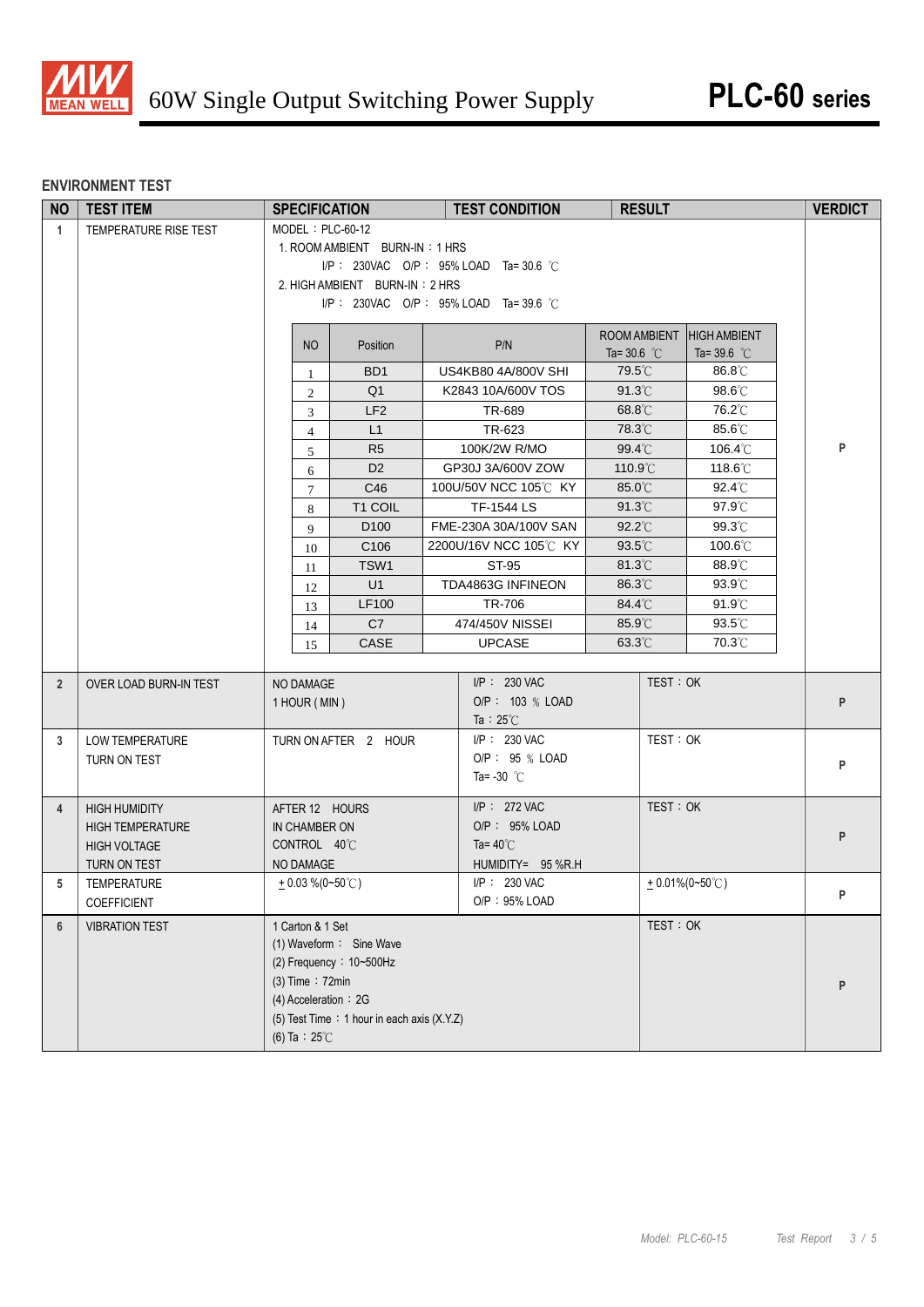

### **SAFETY TEST**

| <b>NO</b>      | <b>TEST ITEM</b>            | <b>SPECIFICATION</b>                                                                             | <b>TEST CONDITION</b>                                                                            | <b>RESULT</b>                                               |                       |                              | <b>VERDICT</b> |
|----------------|-----------------------------|--------------------------------------------------------------------------------------------------|--------------------------------------------------------------------------------------------------|-------------------------------------------------------------|-----------------------|------------------------------|----------------|
|                | <b>WITHSTAND VOLTAGE</b>    | $I/P$ -O/P: 3.75 KVAC/min<br>$I/P-FG : 2KVAC/min$<br>$O/P$ -FG: $0.5$ KVAC/min                   | $I/P-O/P$ : 4.2KVAC/min<br>$I/P-FG: 2.4KVAC/min$<br>$O/P-FG : 0.6KVAC/min$<br>Ta: $25^{\circ}$ C | $I/P-O/P$ :<br>$I/P-FG$ :<br>$O/P-FG$ :<br>NO DAMAGE        | 2.211<br>4.76<br>5.35 | mA<br>mA<br>mA               | P              |
| $\overline{2}$ | <b>ISOLATION RESISTANCE</b> | $I/P$ -O/P: 500VDC>100M $\Omega$<br>I/P-FG: $500VDC > 100M\Omega$<br>$O/P-FG: 500VDC>100M\Omega$ | $I/P-O/P$ :<br>500 VDC<br>Ta: $25^{\circ}$ C                                                     | $I/P-O/P$ :<br>$I/P-FG$ :<br>$O/P-FG$ :<br><b>NO DAMAGE</b> | 30<br>30<br>30        | $G\Omega$<br>GΩ<br>$G\Omega$ | P              |
| 3              | <b>GROUNDING CONTINUITY</b> | FG(PE) TO CHASSIS<br>OR TRACE < $100 \text{ m}\Omega$                                            | $40$ A / $2$ min<br>Ta: $25^{\circ}$ C                                                           | 49                                                          | $m\Omega$             |                              | P              |
| 4              | APPROVAL                    | TUV: Certificate NO : R50102381<br>UL: File $NO$ : E307078                                       |                                                                                                  |                                                             |                       |                              | P              |

## **E.M.C TEST**

| <b>NO</b>      | <b>TEST ITEM</b>                               | <b>SPECIFICATION</b>                                                    | <b>TEST CONDITION</b>                                                  | <b>RESULT</b>                        | <b>VERDICT</b> |
|----------------|------------------------------------------------|-------------------------------------------------------------------------|------------------------------------------------------------------------|--------------------------------------|----------------|
| 1              | <b>HARMONIC</b>                                | EN61000-3-2<br><b>CLASS C</b>                                           | I/P: 230 VAC/50HZ<br>O/P: 100% LOAD/75%LOAD<br>Ta: $25^{\circ}$ C      | <b>PASS</b>                          | P              |
| $\overline{2}$ | <b>CONDUCTION</b>                              | EN55022<br><b>CLASS B</b>                                               | I/P: 230 VAC (50HZ)<br>O/P: 100% LOAD /50% LOAD<br>Ta : $25^{\circ}$ C | <b>PASS</b><br>Test by certified Lab | P              |
| 3              | <b>RADIATION</b>                               | EN55022<br><b>CLASS B</b>                                               | $I/P$ : 230 VAC (50HZ)<br>O/P: 100% LOAD<br>Ta: $25^{\circ}$ C         | <b>PASS</b><br>Test by certified Lab | P              |
| 4              | E.S.D                                          | EN61000-4-2<br><b>LIGHT INDUSTRY</b><br>AIR: 8KV / Contact: 4KV         | I/P: 230 VAC/50HZ<br>O/P: 100% LOAD<br>Ta : $25^{\circ}$ C             | CRITERIA A                           | P              |
| 5              | E.F.T                                          | EN61000-4-4<br><b>LIGHT INDUSTRY</b><br>INPUT: 1KV                      | I/P: 230 VAC/50HZ<br>O/P: 100% LOAD<br>Ta: $25^{\circ}$ C              | CRITERIA A                           | P              |
| 6              | <b>SURGE</b>                                   | IEC61000-4-5<br><b>LIGHT INDUSTRY</b><br>$L-N$ : 1KV<br>$L, N-PE : 2KV$ | I/P: 230 VAC/50HZ<br>O/P: 100% LOAD<br>Ta : $25^{\circ}$ C             | CRITERIA A                           | P              |
| 7              | Test by certified Lab $\&$ Test Report Prepare |                                                                         |                                                                        |                                      |                |

## **M.T.B.F & LIFE CYCLE CALCULATION**

| <b>NO</b> | <b>TEST ITEM</b>            | <b>SPECIFICATION</b>                                                                                              | <b>TEST CONDITION</b>                                              | <b>RESULT</b> | <b>VERDICT</b> |
|-----------|-----------------------------|-------------------------------------------------------------------------------------------------------------------|--------------------------------------------------------------------|---------------|----------------|
|           | CAPACITOR                   | PLC-60-12: SUPPOSE C106 IS THE MOST CRITICAL COMPONENT                                                            |                                                                    |               |                |
|           | LIFE CYCLE                  | I/P: 230VAC                                                                                                       | O/P: $95\%$ LOAD Ta= 25 $^{\circ}$ C LIFE TIME= 38978 HRS          |               |                |
|           |                             |                                                                                                                   | $IP: 230\sqrt{AC}$ O/P: $95\%$ LOAD Ta= 50 °C LIFE TIME= 15734 HRS |               |                |
|           |                             |                                                                                                                   | $IP: 230\sqrt{AC}$ O/P: 75% LOAD Ta= 50 °C LIFE TIME= 37190 HRS    |               |                |
|           | <b>MTBF</b>                 | MIL-HDBK-217F NOTICES2 PARTS COUNT                                                                                |                                                                    |               |                |
|           |                             | TOTAL FAILURE RATE: 497.8K HRS                                                                                    |                                                                    |               |                |
|           | DMTBF/Accelerated Life Test | Demonstration Mean Time Between Failure (Expected Life) :<br>20,000 hours @ Tcase 70°C; 50,000 hours @ Tcase 55°C |                                                                    |               |                |